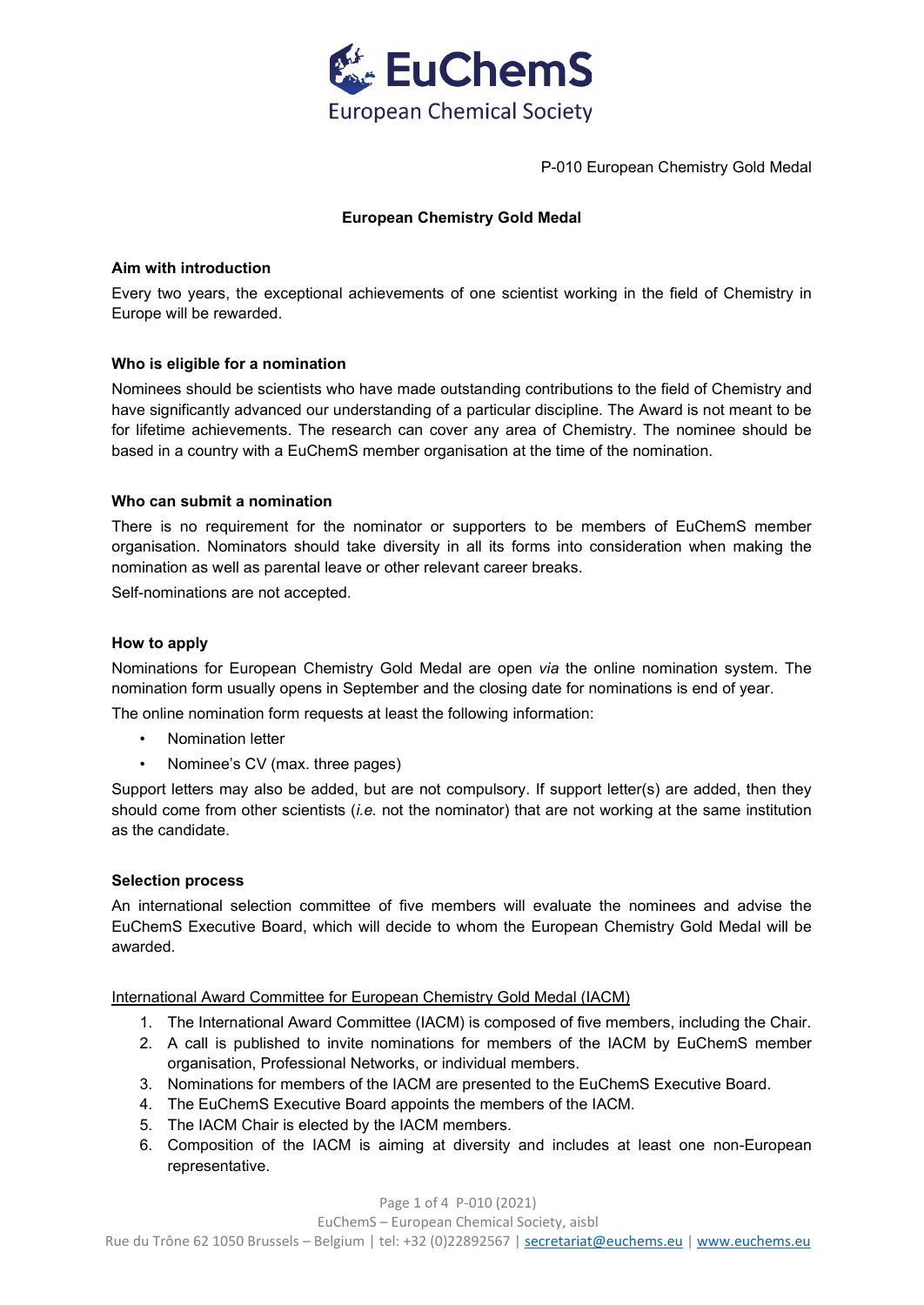

# **European Chemical Society**

- 7. Members of the IACM can serve for two terms of four years, following an invitation of the Executive Board.
- 8. The IACM Chair is the contact person for the EuChemS Executive Board.
- 9. IACM reviews the nominations, ranks the nominees and reports to the EuChemS Executive Board.
- 10. EuChemS Executive Board elects the awardee based on the recommendation of the IACM.
- 11. Normally, the President of EuChemS presents the Award and the Chair of the IACM presents the laudation during the opening ceremony of the ECC.

# **Awarding ceremony**

The winner is expected to receive a commemorative gold medal in person and the opportunity to give the opening lecture at the next European EuChemS Chemistry (EuChemS) Congress (ECC). The awardee's travel, registration and accommodation costs will be equally shared between the ECC organizer and EuChemS.

*approved by the Executive Board, decision 2106/04, June 2021; approved by the Executive Board, decision 2102/10, February 2021; approved by the Executive Board, February 2020; e-approved by the Executive Board, July 2016;*

System for nomination – Online form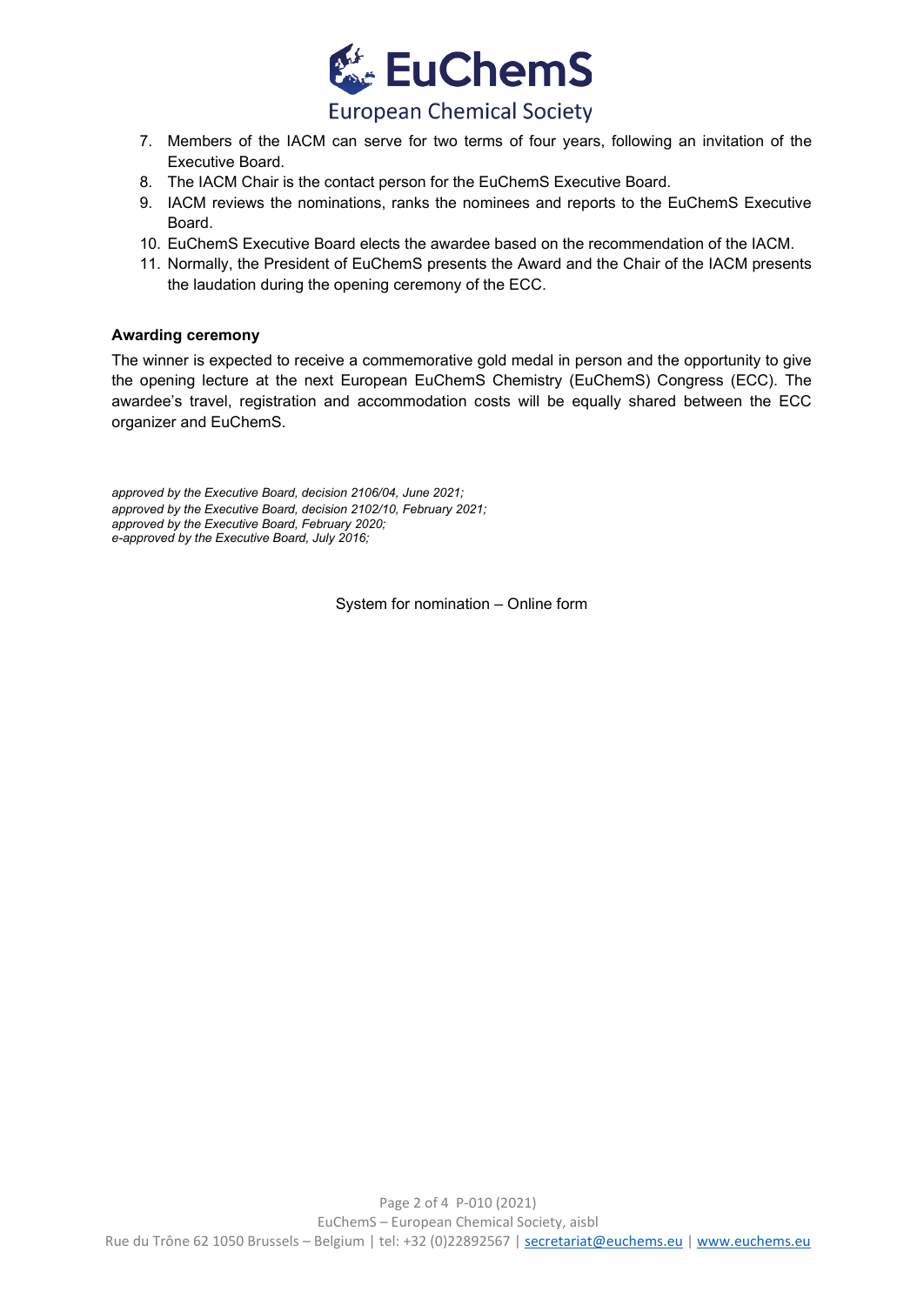

## **Nomination - European Chemistry Gold Medal**

| Full name of the nominee *                                                                                                                                                 |            |           |  |  |
|----------------------------------------------------------------------------------------------------------------------------------------------------------------------------|------------|-----------|--|--|
| $\check{ }$                                                                                                                                                                |            |           |  |  |
| Prefix                                                                                                                                                                     | First name | Last name |  |  |
| Name of the nominator *                                                                                                                                                    |            |           |  |  |
| $\check{ }$                                                                                                                                                                |            |           |  |  |
| Prefix                                                                                                                                                                     | First name | Last name |  |  |
| Email of the nominator *                                                                                                                                                   |            |           |  |  |
|                                                                                                                                                                            |            |           |  |  |
| Nominator´s affiliation *                                                                                                                                                  |            |           |  |  |
|                                                                                                                                                                            |            |           |  |  |
| In which capacity is the nominator making this nomination? *                                                                                                               |            |           |  |  |
|                                                                                                                                                                            |            |           |  |  |
| <b>Nomination Letter *</b><br>You may submit the nomination letter as an attachment. If so, please write "attachment" in the box below. (max. 1500 characters with spaces) |            |           |  |  |
|                                                                                                                                                                            |            |           |  |  |
|                                                                                                                                                                            |            |           |  |  |
|                                                                                                                                                                            |            |           |  |  |
|                                                                                                                                                                            |            |           |  |  |
| 0 of 1500 max characters                                                                                                                                                   |            |           |  |  |
| File                                                                                                                                                                       |            |           |  |  |
|                                                                                                                                                                            |            |           |  |  |
| Drop files here or<br><b>SELECT FILES</b>                                                                                                                                  |            |           |  |  |
|                                                                                                                                                                            |            |           |  |  |
| <b>Support Letter 1</b>                                                                                                                                                    |            |           |  |  |

Support letters may also be added, but are not compulsory. Support letters should come from two additional scientists (i.e. not the nominator) that are not working at the same institution as the candidate. Please state the name, email address and affiliation of scientist who wrote the support letter. You may submit the Support Letter 1 as an attachment. If so, please write "attachment" in the box below. (max. 1500 characters with spaces)

| 0 of 1500 max characters |                     |  |
|--------------------------|---------------------|--|
| File                     |                     |  |
|                          |                     |  |
|                          | Drop files here or  |  |
|                          | <b>SELECT FILES</b> |  |